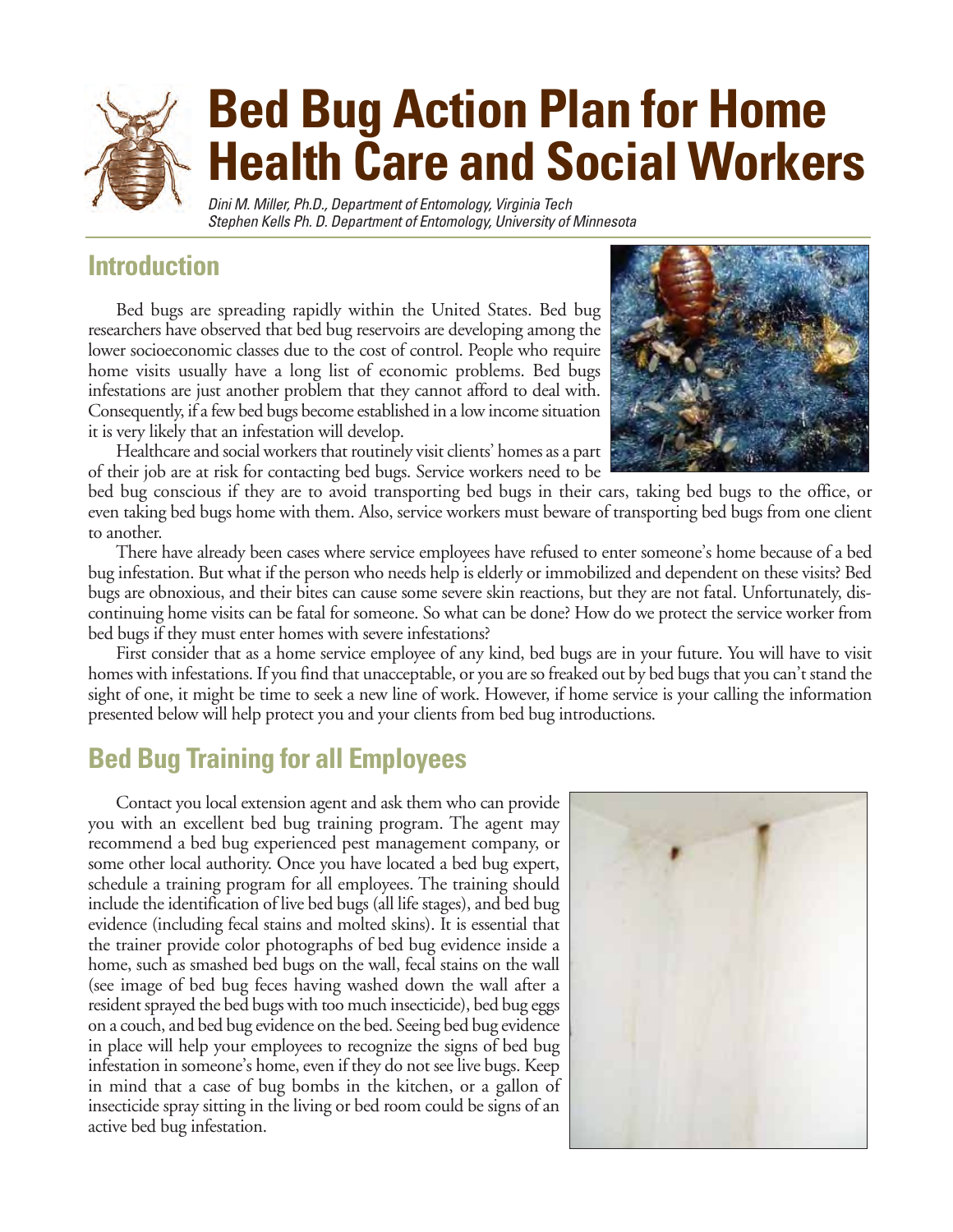

Other topics that your bed bug training might include are:

- **• Where bed bugs can hide**
- **• How to inspect yourself for bed bugs**
- **• Containment and isolation procedures for infested items**

## **Preparing for Home Visits**

Always wear simple clothing when visiting a client's home. Avoid shirts with buttons and pockets (professional looking, long-sleeved, light colored tee-shirts are advisable). Avoid cargo pants or pants with cuffs. Simple shoes that can be thrown in a hot dryer, and that have minimal tread are also recommended. Do not accessorize with anything, particularly scarves, jewelry or handbags.

It is useful to contact the client prior to the first home visit and ask them if they have had any known insect infestation or pest control treatment within the last 2-3 months. If they answer in the affirmative, ask them specifically about bed bugs. Bringing up the subject of bed bugs to client can be a delicate matter regardless of whether your client is an elderly widow or a retired Marine. Approach the subject in a tactful, matter of fact manner as if bed bugs were the most common thing in the world (which they soon will be). If bed bugs were a problem within the last 12 months you can take precautions to protect yourself and your other clients before arriving at the potentially infested residence.

#### **After you arrive:**

- **• Wear protective booties at all times or at least when you are uncertain about the presence of an infestation in the client's home. If asked about the booties, let the client know that you are trying to protect them from insects that you may have encountered at other residences.**
- **• Coveralls or a Tyvec® suit can be worn if you are entering a home where you know there is a severe infestation. Coveralls should also be considered if you know that you will be moving or carrying items, like a wheelchair from an infested home. Coveralls should also be worn if you are physically moving people or animals from an infested home (see more on transporting infested people below).**
- **• Do not sit on upholstered furniture or the bed. Take a quick look in the cracks of hard chairs before sitting down, or better still, bring your own chair when you visit.**
- **• Carry only those items with you that are essential to the home visit. Leave everything else in the car. A plastic clipboard can be used to hold your paperwork. A fanny pack can be used to hold your wallet, personal items, spare gloves and booties.**
- **• Avoid placing anything on upholstered furniture, bedding, or on carpeted floors.**
- *• If you discover bed bugs in the home during your visit, remain calm!* 
	- 1. Record the infestation in your notes so you will be prepared for the next visit.
	- 2. When you return to your vehicle, remove your booties immediately and seal them in a plastic bag. Dispose of the bag before you get in the car.
	- 3. If you were wearing coveralls or a Tyvec® suit remove it by turning it inside out to trap any bed bugs inside. Place the suit in a sealed plastic bag and dispose of it before you get in the vehicle.
	- 4. Have a hand mirror handy so that you can perform a quick self-inspection. Check your clothing, (the back of your pants, tread of your shoes, shoe laces, socks, cuffs and collar).
	- 5. If you find an insect on yourself (bed bug or cockroach), don't freak out. Use a "wet wipe" to capture the insect (for later identification). Use another to wipe down the surrounding area, paying attention to seams,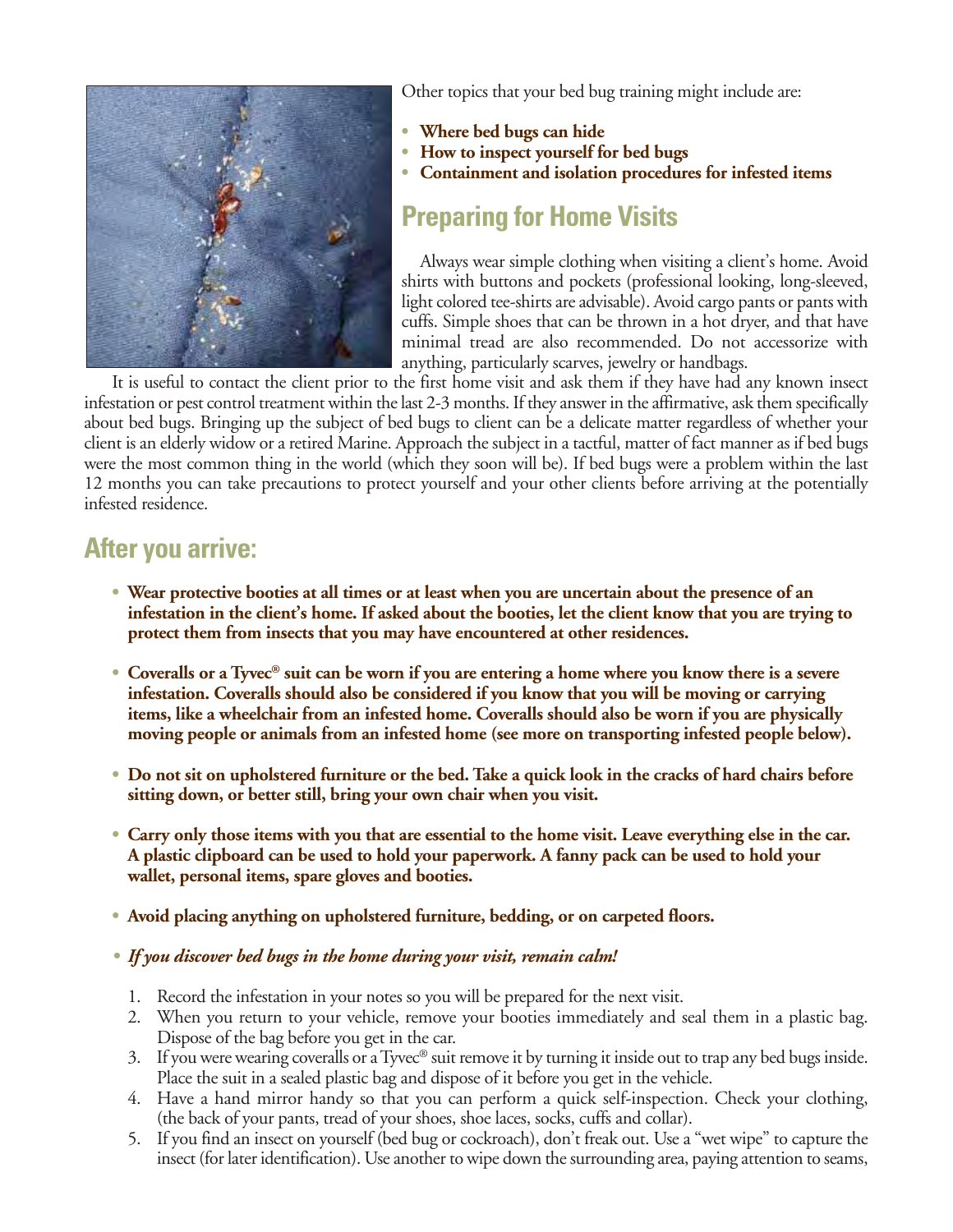buttons and other bed bug hiding places. Wipe downs are not necessary if you do not find any bugs during your self-inspection.

# **If You are Repeatedly Visiting Infested Homes**

Protect yourself and other clients by always wearing booties and protective coveralls and using a bed bug containment kit. The kit is illustrated below:

- **• A portable, hard surface chair or stool.**
- **• A fanny pack for holding personal items like your identification, cell phone, additional booties or gloves**
- **• A change of clothes and shoes (kept in your vehicle)**
- **• A plastic storage container with a sealed lid that is large enough to contain the items listed below or items that you might suspect to be infested.**





- b) Protective booties and Tyvek® type coveralls.
- c) Disposable gloves
- d) A roll of duct tape (light colored)
- e) Small plastic garbage bags
- f) A roll of clear plastic drum liners (50 gallon garbage bags)
- g) Flashlight
- h) Narrow banded spatula (for crushing bed bugs)
- i) A fresh container of wet wipes (i.e. Wet Ones Antibacterial)
- j) Plastic box-type clipboard containing paper and pens.

## **Transporting Someone Who Had Bed Bugs on their Clothes or Belongings**

If you are in the unfortunate situation of having to remove a child from a bed bug infested home, or transporting an infested client for some other reason, you need to contain their belongings to protect your vehicle. Use your drum

liners to bag your client's clothes and personal items. Tie the drum liners and seal them in an empty plastic storage container (see illustration) inside your vehicle prior to transport. If you need to transport a potentially infested wheel chair, wrap it in your drum liners before putting it in the car. The wheel chair can be uncovered and used immediately when you arrive at your destination. Drum liners can also be used as seat covers to guard against bed bugs crawling off the client's clothing during transport.

What about bagging the client? This is not a very nice idea, but also not out of the question. Depending on the situation, you may need to transport someone who has obvious bed bugs on their clothing. In this case, you have option



of using your Tyvec® suit and booties to cover the client's clothing during transport. However, this will require client cooperation. If your client does not want to wear coveralls, you may have to grin a bear it by just having them sit on the drum liner seat cover. You should then vacuum the vehicle once you have reached your destination. You can also use wet wipes on the seatbelts and seat seams to remove any bed bugs that crawled off of the client.